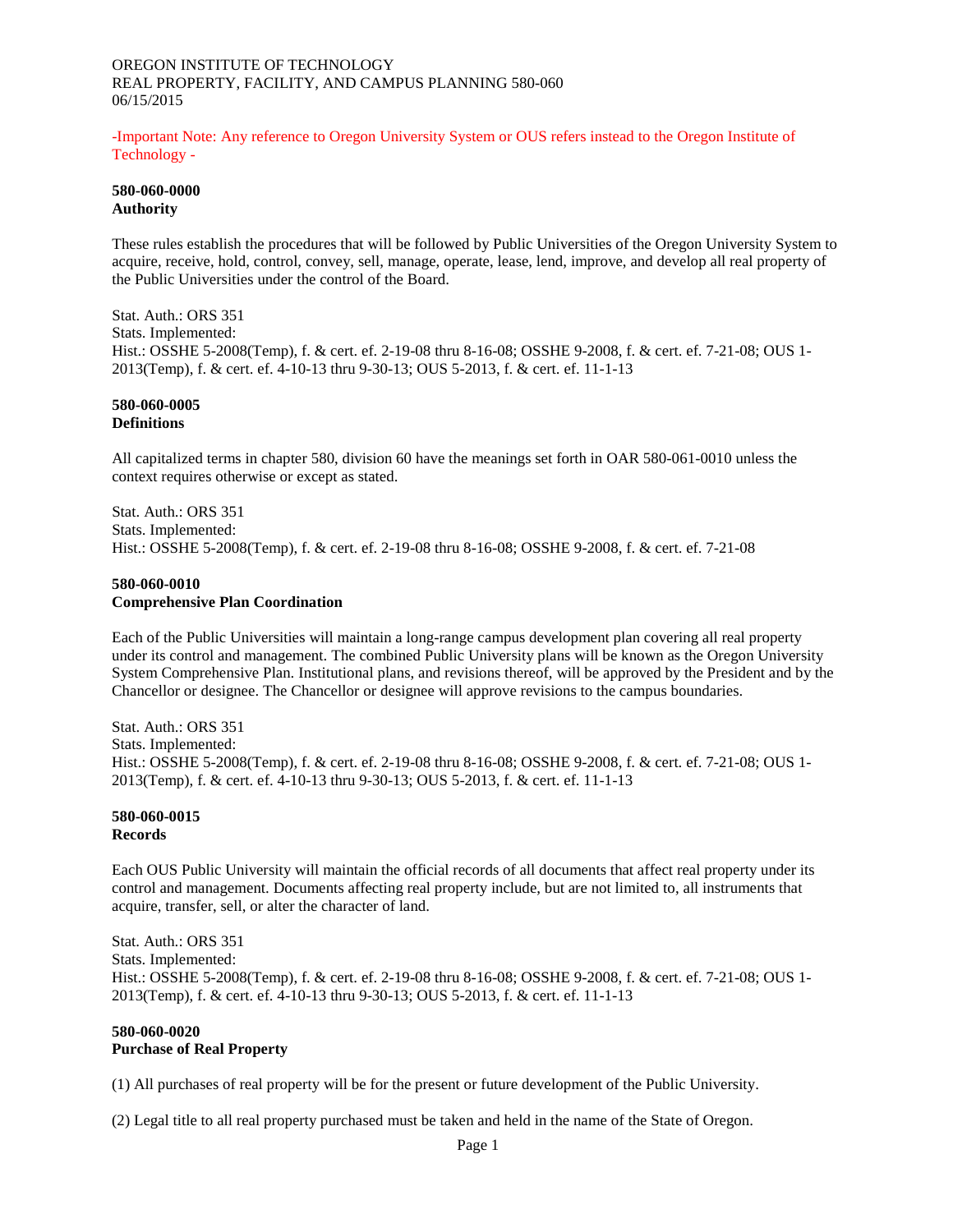(3) The President is delegated the authority to execute conveyances for the purchase of real property after the following have been performed to satisfaction of the President:

(a) Obtain at least one appraisal by a licensed and experienced real estate appraiser estimating the fair market value;

(b) Complete an environmental assessment and determine that any risk associated with the real property is reasonable;

(c) Determine that sufficient ongoing revenues are available to operate and maintain the property

(4) If the consideration for the purchase is \$5,000,000.00 or more, the President must receive the prior approval of the State Board of Higher Education or an appropriate standing committee of the Board.

Stat. Auth.: ORS 351 Stats. Implemented: Hist.: OSSHE 5-2008(Temp), f. & cert. ef. 2-19-08 thru 8-16-08; OSSHE 9-2008, f. & cert. ef. 7-21-08; OUS 1- 2013(Temp), f. & cert. ef. 4-10-13 thru 9-30-13; OUS 5-2013, f. & cert. ef. 11-1-13

# **580-060-0025 Gifts of Real Property**

(1) Legal title to all real property gifted to a Public University must be taken and held in the name of the State of Oregon.

(2) The President is delegated the authority to execute conveyances for the gift of real property after the following have been performed to satisfaction of the President:

(a) Complete an environmental assessment and determine that any risk associated with the real property is reasonable under the circumstances;

(b) Determine that sufficient ongoing revenues are available to operate and maintain the property.

Stat. Auth.: ORS 351 Stats. Implemented: Hist.: OSSHE 5-2008(Temp), f. & cert. ef. 2-19-08 thru 8-16-08; OSSHE 9-2008, f. & cert. ef. 7-21-08; OUS 1- 2013(Temp), f. & cert. ef. 4-10-13 thru 9-30-13; OUS 5-2013, f. & cert. ef. 11-1-13

#### **580-060-0030 Condemnation**

Acquisition of real property by condemnation will be conducted in accordance with ORS Chapter 35 and must be approved by the Board.

Stat. Auth.: ORS 351 Stats. Implemented: Hist.: OSSHE 5-2008(Temp), f. & cert. ef. 2-19-08 thru 8-16-08; OSSHE 9-2008, f. & cert. ef. 7-21-08

# **580-060-0035 Sale of Real Property**

(1) The university president is delegated the authority to execute conveyances for the sale of real property after the following have been performed to satisfaction of the university president:

(a) Obtain at least one appraisal by a licensed and experienced real estate appraiser estimating the fair market value;

(b) Verify with the Chancellor's Office regarding whether any tax exempt financing was used to purchase or improve the property and, if any such debt remains outstanding, coordinate with the Chancellor's Office to ensure continued compliance with IRS regulations.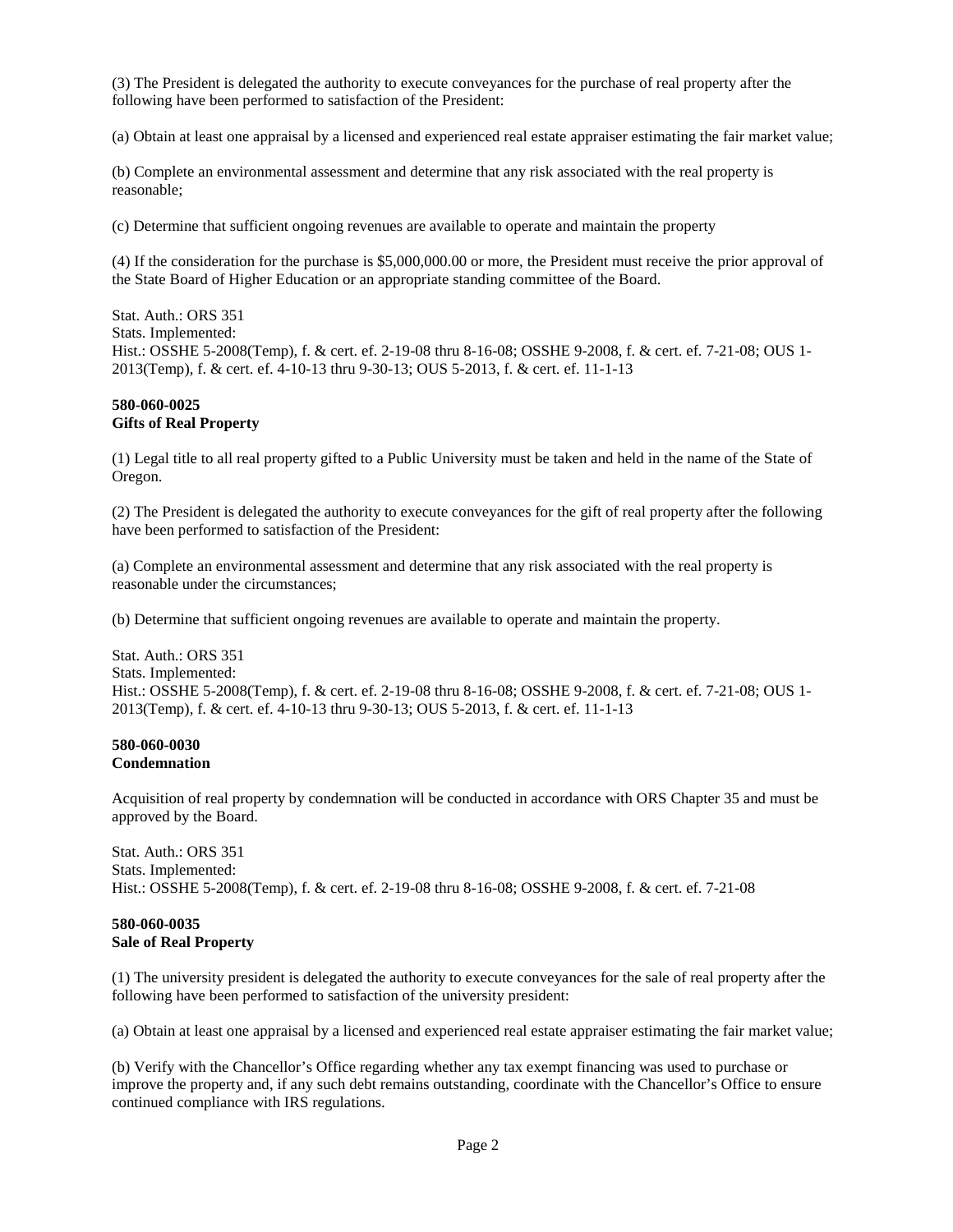(2) If the consideration for the sale is \$5,000,000.00 or more, the university president must receive the prior approval of the State Board of Higher Education or an appropriate standing committee of the Board.

Stat. Auth.: ORS 351 Stats. Implemented: Hist.: OSSHE 5-2008(Temp), f. & cert. ef. 2-19-08 thru 8-16-08; OSSHE 9-2008, f. & cert. ef. 7-21-08; OUS 1- 2013(Temp), f. & cert. ef. 4-10-13 thru 9-30-13; OUS 5-2013, f. & cert. ef. 11-1-13

## **580-060-0040 Easements**

(1) The President is delegated the authority to execute easements and other nonpossessory interests in real estate.

(2) If granting an easement, the President shall first verify with the Chancellor's Office regarding whether any tax exempt financing was used to purchase or improve the property and, if any such debt remains outstanding, coordinate with the Chancellor's Office to ensure continued compliance with IRS regulations.

Stat. Auth.: ORS 351 Stats. Implemented: Hist.: OSSHE 5-2008(Temp), f. & cert. ef. 2-19-08 thru 8-16-08; OSSHE 9-2008, f. & cert. ef. 7-21-08; OUS 1- 2013(Temp), f. & cert. ef. 4-10-13 thru 9-30-13; OUS 5-2013, f. & cert. ef. 11-1-13

# **580-060-0045 Use of Board Property**

(1) If a Public University intends to lease or license real property owned by the Board and either (a) the term of the lease or license exceeds 50 days in total or (b) the arrangement was not set at fair market value, then prior to the execution of the lease or license, the President or designee will confer with the OUS Controller's Division to determine compliance with bond restrictions.

(2) The President or designee will obtain prior approval of the State Board of Higher Education or an appropriate standing committee of the Board for agreements permitting the construction on or renovation to Board-owned property if such improvements exceed \$5 million during the term of the agreement. To obtain approval from the State Board of Higher Education or an appropriate standing committee of the Board, the Public University must specify where funding for operations and maintenance will come from.

(3) If the Public University permits construction on or renovation to Board-owned property, the Public University must approve all plans and specifications prior to the commencement of work and obtain record drawings upon termination of the agreement or completion of the work, whichever first occurs.

(4) Public Universities normally will not make available Public University buildings and other facilities to individuals for essentially private use or to outside organizations, unless approved in Public University policy or required by law. Exceptions will be made only if the proposed use is consistent with Public University policies and missions and the individual or organization fully reimburses the Public University for all appropriate costs.

Stat. Auth.: ORS 351 Stats. Implemented: Hist.: OSSHE 5-2008(Temp), f. & cert. ef. 2-19-08 thru 8-16-08; OSSHE 9-2008, f. & cert. ef. 7-21-08; OUS 1- 2013(Temp), f. & cert. ef. 4-10-13 thru 9-30-13; OUS 5-2013, f. & cert. ef. 11-1-13

#### **580-060-0050 Leases**

(1) A President is delegated the authority to execute leases of real property.

(2) If the consideration for the lease is from \$5,000,000 to \$15,000,000 or the term of the lease is over 10 years but less than 15 years, the President must receive the prior approval of the Chancellor.